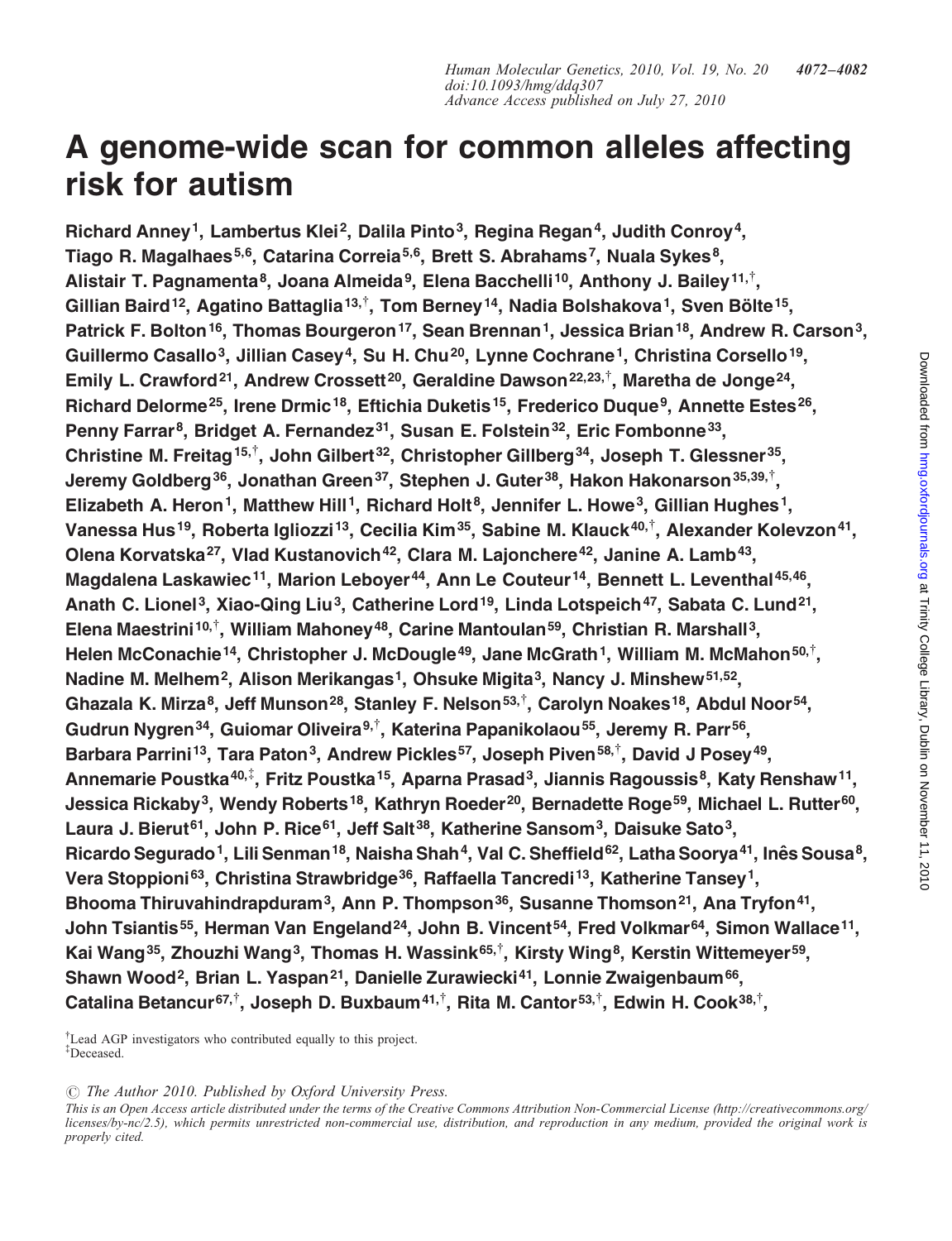Hilary Coon $^{50, \dagger},$  Michael L. Cuccaro $^{32}$ , Louise Gallagher $^{1, \dagger},$  Daniel H. Geschwind $^{7, \dagger},$  Michael Gill $^{1, \dagger},$ Jonathan L. Haines<sup>68,†</sup>, Judith Miller<sup>50</sup>, Anthony P. Monaco<sup>8,†</sup>, John I. Nurnberger Jr.<sup>49,†</sup>, Andrew D. Paterson<sup>3,†</sup>, Margaret A. Pericak-Vance<sup>32,†</sup>, Gerard D. Schellenberg<sup>69,†</sup>, Stephen W. Scherer $^{3, \dagger}$ , James S. Sutcliffe $^{21, \dagger}$ , Peter Szatmari $^{36, \dagger}$ , Astrid M. Vicente $^{5,6, \dagger}$ , Veronica J. Vieland $^{70,\dagger},$  Ellen M. Wijsman $^{29,30,\dagger},$  Bernie Devlin $^{2,*,\dagger},$  Sean Ennis $^{4,\dagger}$ and Joachim Hallmayer $47,^{\dagger}$ 

<sup>1</sup> Autism Genetics Group, Department of Psychiatry, School of Medicine, Trinity College, Dublin 8, Ireland, <sup>2</sup>Department of Psychiatry, University of Pittsburgh School of Medicine, Pittsburgh, PA 15232, USA, <sup>3</sup>The Centre for Applied Genomics and Program in Genetics and Genomic Biology, The Hospital for Sick Children and Department of Molecular Genetics, University of Toronto, ON M5G 1L7, Canada, <sup>4</sup>School of Medicine and Medical Science University College, Dublin 4, Ireland, <sup>5</sup>Instituto Nacional de Saude Dr Ricardo Jorge and Instituto Gulbenkian de Cîencia, 1649-016 Lisbon, Portugal, <sup>6</sup>BioFIG—Center for Biodiversity, Functional & Integrative Genomics, Campus da FCUL, C2.2.12, Campo Grande, 1749-016 Lisboa, Portugal, <sup>7</sup>Department of Neurology, University of California at Los Angeles, School of Medicine, Los Angeles, CA 90095, USA, <sup>8</sup>Wellcome Trust Centre for Human Genetics, University of Oxford, Oxford OX3 7BN, UK, <sup>9</sup>Hospital Pediátrico de Coimbra, 3000–076, Coimbra, Portugal, <sup>10</sup>Department of Biology, University of Bologna, 40126 Bologna, Italy, <sup>11</sup>Department of Psychiatry, University of Oxford, Warneford Hospital, Headington, Oxford OX3 7JX, UK, <sup>12</sup>Newcomen Centre, Guy's Hospital, London SE1 9RT, UK, <sup>13</sup>Stella Maris Institute for Child and Adolescent Neuropsychiatry, 56128 Calambrone (Pisa), Italy, <sup>14</sup>Child and Adolescent Mental Health, University of Newcastle, Sir James Spence Institute, Newcastle Upon Tyne NE1 4LP, UK, <sup>15</sup>Department of Child and Adolescent Psychiatry, Psychosomatics and Psychotherapy, J.W. Goethe University Frankfurt, 60528 Frankfurt, Germany, <sup>16</sup>Department of Child and Adolescent Psychiatry, Institute of Psychiatry, London SE5 8AF, UK, <sup>17</sup>Human Genetics and Cognitive Functions, Institut Pasteur, University Paris Diderot-Paris 7, CNRS URA 2182, Fondation FondaMental, 75015 Paris, France, <sup>18</sup>Autism Research Unit, The Hospital for Sick Children and Bloorview Kids Rehabilitation, University of Toronto, Toronto, ON M5G 1Z8, Canada, <sup>19</sup>Autism and Communicative Disorders Centre, University of Michigan, Ann Arbor, MI 48109, USA, <sup>20</sup>Department of Statistics, Carnegie Mellon University, Pittsburgh, PA, USA, <sup>21</sup>Department of Molecular Physiology and Biophysics, Vanderbilt Kennedy Center, and Centers for Human Genetics Research and Molecular Neuroscience, Vanderbilt University, Nashville, TN 37232, USA, <sup>22</sup>Autism Speaks, New York, NY 10016, USA, <sup>23</sup>Department of Psychiatry, University of North Carolina, Chapel Hill, NC 27599, USA, <sup>24</sup>Department of Child Psychiatry, University Medical Center, Utrecht 3508 GA, The Netherlands, <sup>25</sup>APHP, Hôpital Robert Debré, Child and Adolescent Psychiatry, 75019 Paris, France, <sup>26</sup>Department of Speech and Hearing Sciences, <sup>27</sup>Department of Medicine, <sup>28</sup>Department of Psychiatry and Behavioral Sciences, <sup>29</sup>Department of Biostatistics and <sup>30</sup>Department of Medicine, University of Washington, Seattle, WA 98195, USA, <sup>31</sup>Disciplines of Genetics and Medicine, Memorial University of Newfoundland, St John's, NL A1B 3V6, Canada, 32The John P. Hussman Institute for Human Genomics, University of Miami, Miami, FL 33101, USA, <sup>33</sup>Division of Psychiatry, McGill University, Montreal, QC H3A 1A1, Canada, <sup>34</sup>Department of Child and Adolescent Psychiatry, Göteborg University Göteborg, Göteborg S41345, Sweden, <sup>35</sup>The Center for Applied Genomics, Division of Human Genetics, The Children's Hospital of Philadelphia, Philadelphia, PA 19104, USA, <sup>36</sup>Department of Psychiatry and Behavioural Neurosciences, McMaster University, Hamilton, ON L8N 3Z5, Canada, <sup>37</sup>Academic Department of Child Psychiatry, Booth Hall of Children's Hospital, Blackley, Manchester M9 7AA, UK, <sup>38</sup>Institute for Juvenile Research, Department of Psychiatry, University of Illinois at Chicago, Chicago, IL 60608, USA, <sup>39</sup>Department of Pediatrics, Children's Hospital of Philadelphia, University of Pennsylvania School of Medicine, Philadelphia, PA 19104, USA, <sup>40</sup>Division of Molecular Genome Analysis, German Cancer Research Center (DKFZ), Heidelberg 69120, Germany, 41The Seaver Autism Center for Research and Treatment, Department of Psychiatry, Mount Sinai School of Medicine, New York 10029, USA, <sup>42</sup>Autism Genetic Resource Exchange, Autism Speaks, Los Angeles, CA 90036-4234, USA, <sup>43</sup>Centre for Integrated Genomic Medical Research, University of Manchester, Manchester

<sup>∗</sup> To whom correspondence should be addressed at: Department of Psychiatry, University of Pittsburgh School of Medicine, 3811 O'Hara St, Pittsburgh, PA 15213, USA. Tel: +1 4122466642; Fax: +1 4122466640; Email: devlinbj@upmc.edu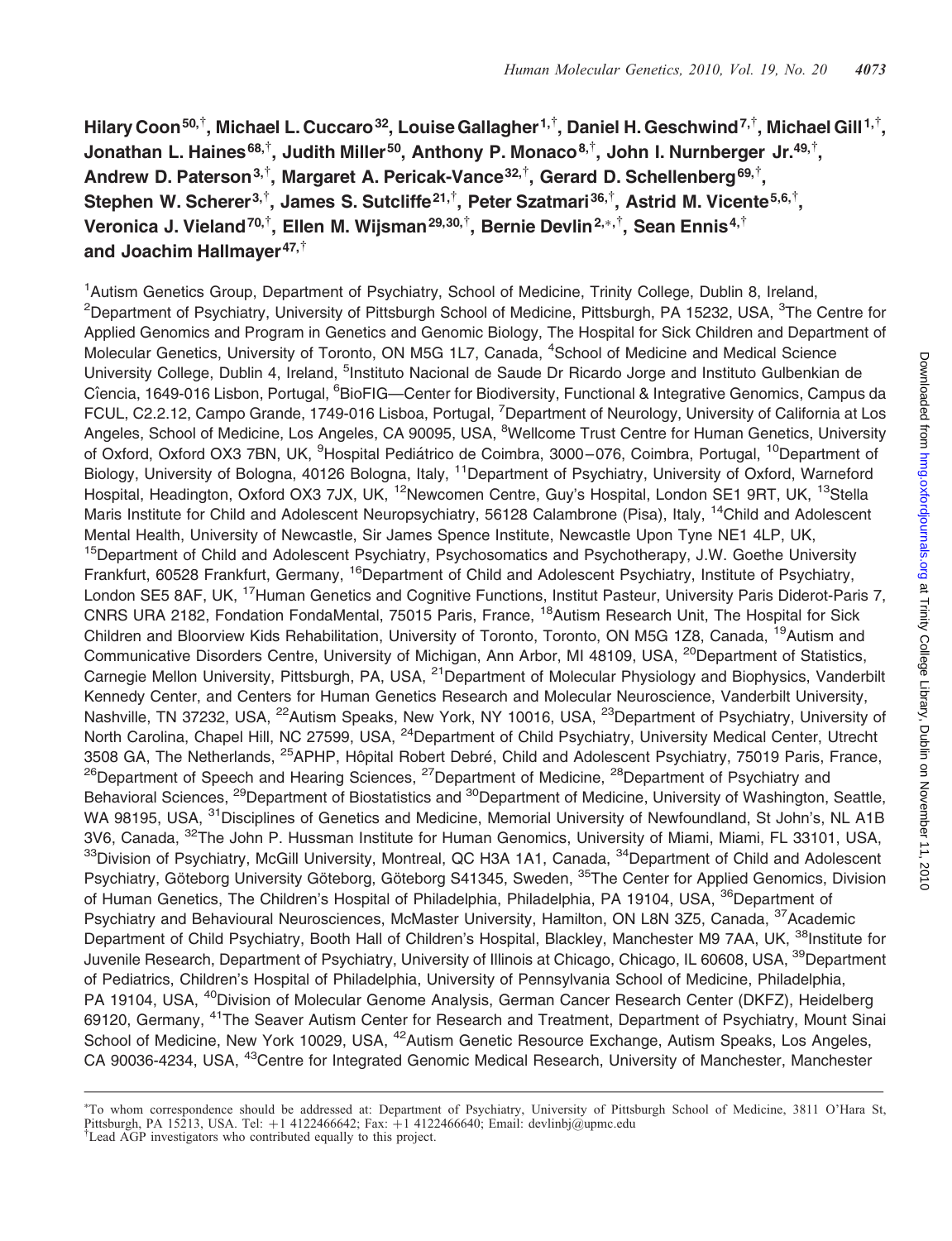M13 9PT, UK, <sup>44</sup>INSERM U995, Department of Psychiatry, Groupe hospitalier Henri Mondor-Albert Chenevier, AP-HP, University Paris 12, Fondation FondaMental, Créteil 94000, France, <sup>45</sup>Nathan Kline Institute for Psychiatric Research (NKI), 140 Old Orangeburg Road, Orangeburg, NY 10962, USA, <sup>46</sup>Department of Child and Adolescent Psychiatry, New York University and NYU Child Study Center, 550 First Avenue, New York, NY 10016, USA, <sup>47</sup>Department of Psychiatry, Division of Child and Adolescent Psychiatry and Child Development, Stanford University School of Medicine, Stanford, CA 94304, USA, <sup>48</sup>Department of Pediatrics, McMaster University, Hamilton, ON L8N 3Z5, Canada, <sup>49</sup>Department of Psychiatry, Indiana University School of Medicine, Indianapolis, IN 46202, USA, <sup>50</sup>Psychiatry Department, University of Utah Medical School, Salt Lake City, UT 84108, USA, <sup>51</sup>Department of Psychiatry and <sup>52</sup>Department of Neurology, University of Pittsburgh School of Medicine, Pittsburgh, PA 15213, USA, <sup>53</sup>Department of Human Genetics, University of California at Los Angeles School of Medicine, Los Angeles, CA 90095, USA, 54Centre for Addiction and Mental Health, Clarke Institute and Department of Psychiatry, University of Toronto, Toronto, ON M5G 1X8, Canada, <sup>55</sup>University Department of Child Psychiatry, Athens University, Medical School, Agia Sophia Children's Hospital, 115 27 Athens, Greece, <sup>56</sup>Institutes of Neuroscience and Health and Society, Newcastle University, Newcastle Upon Tyne NE1 7RU, UK, <sup>57</sup>Department of Medicine, School of Epidemiology and Health Science, University of Manchester, Manchester M13 9PT, UK, <sup>58</sup>Carolina Institute for Developmental Disabilities, University of North Carolina at Chapel Hill, Chapel Hill, NC 27599-3366, USA, <sup>59</sup>Centre d'Eudes et de Recherches en Psychopathologie, University de Toulouse Le Mirail, Toulouse 31200, France, <sup>60</sup>Social, Genetic and Developmental Psychiatry Centre, Institute of Psychiatry, London SE5 8AF, UK, <sup>61</sup>Department of Psychiatry, Washington University in St Louis, School of Medicine, St Louis, MO 63130, USA, <sup>62</sup>Department of Pediatrics and Howard Hughes Medical Institute Carver College of Medicine, University of Iowa, Iowa City, IA 52242, USA, <sup>63</sup>Neuropsichiatria Infantile, Ospedale Santa Croce, 61032 Fano, Italy, <sup>64</sup>Child Study Centre, Yale University, New Haven, CT 06520, USA, <sup>65</sup>Department of Psychiatry, Carver College of Medicine, Iowa City, IA 52242, USA, <sup>66</sup>Department of Pediatrics, University of Alberta, Edmonton, AL T6G 2J3, Canada, <sup>67</sup>INSERM U952 and CNRS UMR 7224 and UPMC Univ Paris 06, Paris 75005, France, <sup>68</sup>Center for Human Genetics Research, Vanderbilt University Medical Centre, Nashville, TN 37232, USA, <sup>69</sup>Pathology and Laboratory Medicine, University of Pennsylvania, Philadelphia, PA 19104, USA and <sup>70</sup>Battelle Center for Mathematical Medicine, The Research Institute at Nationwide Children's Hospital and The Ohio State University, Columbus, OH 43205, USA

Received April 8, 2010; Revised July 2, 2010; Accepted July 16, 2010

Although autism spectrum disorders (ASDs) have a substantial genetic basis, most of the known genetic risk has been traced to rare variants, principally copy number variants (CNVs). To identify common risk variation, the Autism Genome Project (AGP) Consortium genotyped 1558 rigorously defined ASD families for 1 million single-nucleotide polymorphisms (SNPs) and analyzed these SNP genotypes for association with ASD. In one of four primary association analyses, the association signal for marker rs4141463, located within MACROD2, crossed the genome-wide association significance threshold of  $P < 5 \times 10^{-8}$ . When a smaller replication sample was analyzed, the risk allele at rs4141463 was again over-transmitted; yet, consistent with the winner's curse, its effect size in the replication sample was much smaller; and, for the combined samples, the association signal barely fell below the  $P < 5 \times 10^{-8}$  threshold. Exploratory analyses of phenotypic subtypes yielded no significant associations after correction for multiple testing. They did, however, yield strong signals within several genes, KIAA0564, PLD5, POU6F2, ST8SIA2 and TAF1C.

# INTRODUCTION

A portion of the genetic roots of autism trace to rare de novo and inherited copy number variants (CNVs), many of which hit genes that encode proteins affecting neuronal development, especially formation of synapses ([1\)](#page-8-0). These findings make sense in the context of autism, a neurodevelopmental disorder arising in childhood that is characterized by impairments in social communication and a pattern of repetitive behavior and restricted interests ([2,3](#page-8-0)).

Autism, the prototypical autism spectrum disorder (ASD), is diagnosed in  $\sim$ 15–20 per 10 000 people ([4\)](#page-9-0). The broader ASD category affects at least 60 in 10 000 children [\(5](#page-9-0)), but may be as high as 100 in 10 000 ([6\)](#page-9-0). Consistent with substantial heritability of ASD, risk to siblings of a proband with autism is 5–10%, substantially higher than population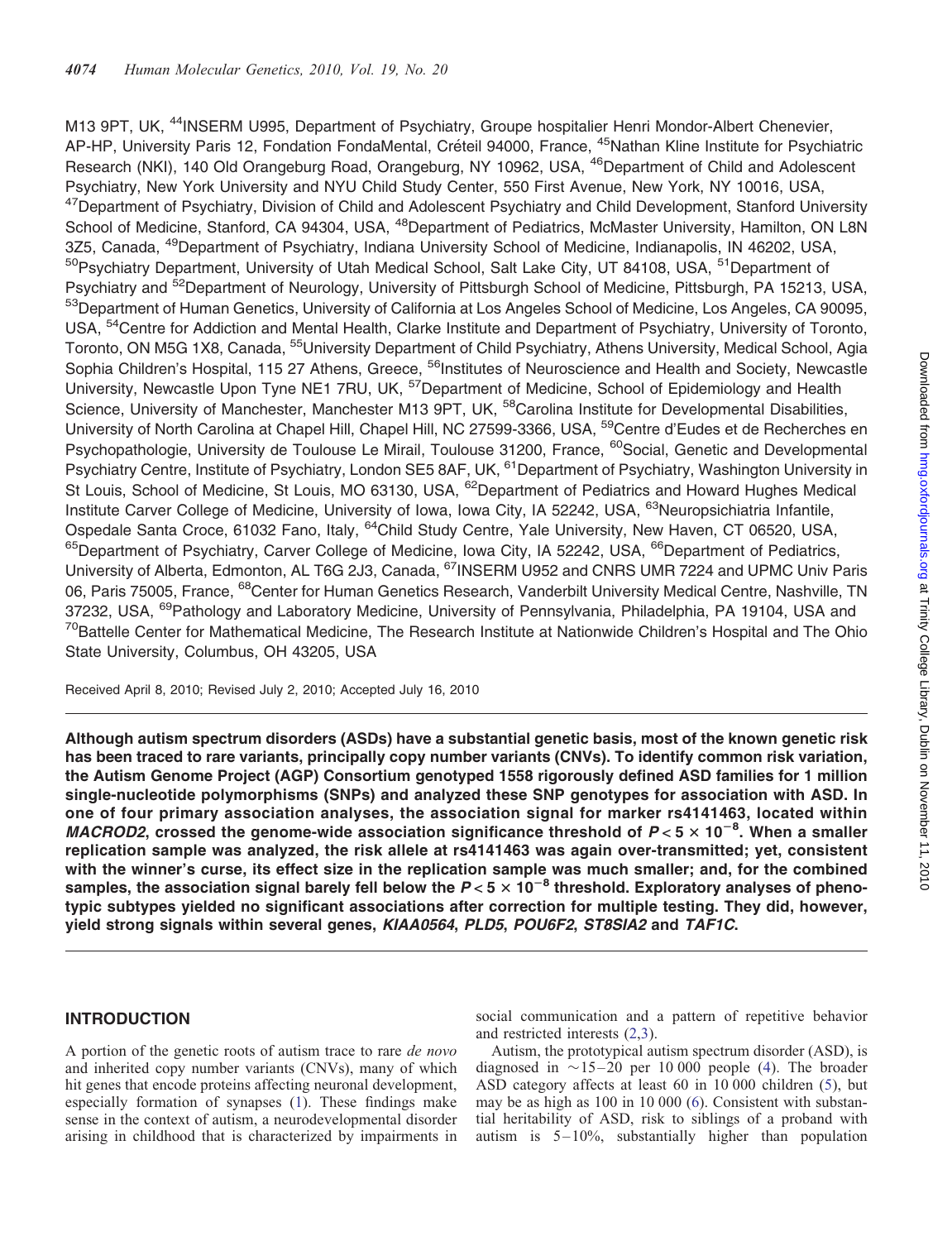<span id="page-3-0"></span>prevalence [\(7](#page-9-0)). A spectrum of severity is plausible due to the distribution of milder phenotypes in relatives of probands [\(8](#page-9-0),[9\)](#page-9-0).

As yet, however, only rare de novo and inherited variants are soundly established genetic risk factors for ASD, and thus far these only account for a small proportion of the total genetic risk. Autism is a possible manifestation of singlegene disorders, such as those due to mutations in FMR1, TSC1, TSC2, MECP2 and PTEN. Some chromosomal rearrangements appear causal, with the most common being maternal duplication of 15q11–q13. Mutations of high penetrance for ASD have been identified in synaptic genes, including NLGN3, NLGN4X and SHANK3 ([10,11\)](#page-9-0). Rare deletion CNVs of SHANK3 and the surrounding 22q13.33 region have also been found in individuals with an ASD. In this regard, genome-wide microarray studies have implicated a substantial number of other individually rare submicroscopic CNV loci, including hemizygous deletions and duplications of 16p11.2, NRXN1 and PTCHD1 [\(12](#page-9-0)-[18](#page-9-0)).

These microscopic and submicroscopic CNVs are presumed to have a major and sometimes causal impact on risk for ASD. In contrast, common variants rarely have such an impact on risk for any disorder, especially one like ASD that is known to diminish reproductive success. Nonetheless, even if a common variant has only a small impact on individual risk, its population attributable risk could be substantial because it is carried by many individuals. To date, studies identifying common variants affecting ASD risk have met with limited success. In addition to candidate-gene association studies, in which some genes garner supporting evidence [\(19](#page-9-0)), genomewide association (GWA) studies have highlighted two ASD risk loci: 5p14.1, between the neuronal cadherin loci CDH9 and CDH10 [\(20](#page-9-0)), and 5p15.2, between the semaphorin (SEMA5A) and bitter taste receptor  $(TAS2RI)$  genes ([21\)](#page-9-0).

To search for additional common variation contributing to ASD susceptibility, the AGP conducted high-resolution genotyping to examine  $>1500$  families. Our principal GWA analysis uses an additive model and our principal partitions of the data split along two axes: all ancestry versus European; and inclusive spectrum versus strict diagnostic groups. In exploratory analyses, we used additional phenotypic dimensions of ASD to localize susceptibility loci.

### RESULTS

## ASD families and genotyping

The AGP Consortium, which represents more than 50 centers in North America and Europe, collected data from 1558 ASD families (4712 subjects) for this study [\(Supplementary](http://hmg.oxfordjournals.org/cgi/content/full/ddq307/DC1) [Material, Table S1](http://hmg.oxfordjournals.org/cgi/content/full/ddq307/DC1)). Both Autism Diagnostic Interview-Revised, ADI-R ([2\)](#page-8-0), and Autism Diagnostic Observation Schedule, ADOS [\(3](#page-8-0)), were used for research diagnostic classification. Nested research classification of subjects into 'strict' or 'spectrum' (i.e. encompasses strict) was developed based on ADI-R and ADOS classification. Subjects with known karyotypic abnormalities, fragile X mutations or other genetic disorders were excluded. Genotyping was performed by using the Illumina Human 1M-single Infinium BeadChip array. A total of 1369 ASD families comprising 1385 ASD pro-

Table 1. Number of families (number of probands) used for analysis

| Group                | <b>AGP</b> Discovery | <b>AGRE</b> | Combined    |
|----------------------|----------------------|-------------|-------------|
| Primary analysis     |                      |             |             |
| Spc All              | 1369 (1385)          | 595 (1086)  | 1887 (2394) |
| Str All              | 809 (812)            | 431 (687)   | 1181 (1440) |
| Spc Eur              | 1217 (1230)          | 440 (783)   | 1603 (1959) |
| Str Eur              | 718 (720)            | 311 (485)   | 984 (1160)  |
| Exploratory analyses |                      |             |             |
| Spc Verbal           | 897 (909)            | 476 (702)   | 1314 (1552) |
| Spc Non-Verbal       | 453 (454)            | 295 (375)   | 731 (812)   |
| IQ > 80              | 561 (564)            |             |             |
| IO < 70              | 279 (281)            |             |             |
|                      |                      |             |             |

Spc, spectrum; Str, strict; All, all ancestries; Eur, European ancestry. <sup>a</sup>We could not derive an assessment of IQ for the AGRE data that would be comparable to that from the AGP.

bands (Table 1) passed quality control (QC) filters ([Supplemen](http://hmg.oxfordjournals.org/cgi/content/full/ddq307/DC1)[tary Material, Table S1\)](http://hmg.oxfordjournals.org/cgi/content/full/ddq307/DC1). Counting up to third-degree relatives in the 1369 families, 43.6% had two or more ASD children (multiplex), 42.4% had one affected child (simplex) and 14% were unknown (extended family not evaluated); note, however, that we typically genotyped only one proband per family, as well as parents, even if the family were multiplex. Proband distribution by gender was 84% male and 16% female; 58.6% attained a strict research diagnosis of autism; and, based on genetic analysis, 88% of subjects were of European ancestry [\(Supplementary Material, Fig. S1\)](http://hmg.oxfordjournals.org/cgi/content/full/ddq307/DC1).

### Genome-wide SNP association: primary analyses

A priori we planned and conducted four nonindependent GWA analyses corresponding to data partitions along axes of diagnosis and ancestry: spectrum versus strict and European versus all ancestries (Table 2, [Supplementary Material, Table S1–3,](http://hmg.oxfordjournals.org/cgi/content/full/ddq307/DC1) [Fig. S2\)](http://hmg.oxfordjournals.org/cgi/content/full/ddq307/DC1). Q–Q plots [\(Supplementary Material, Fig. S3](http://hmg.oxfordjournals.org/cgi/content/full/ddq307/DC1)) show that the distributions of observed test statistics are only modestly different from their expected distributions under the null hypothesis of no association. Largest associations arise in a 300 kb intronic region of MACROD2 for the most homogeneous samples, strict diagnosis and European ancestry (Fig. [1](#page-4-0) and Table 2). The most noteworthy association occurs at rs4141463,  $P = 2.1 \times 10^{-8}$ , which falls below a commonly used GWA significance threshold of  $5 \times 10^{-8}$ .

We sought support for the results obtained from the primary analyses by two approaches. First, we analyze independent ASD families from the Autism Genetics Resource Exchange (AGRE) database, combining AGP trios with AGRE simplex/ multiplex families to perform a 'mega-analysis' in 2179 families for the four primary analyses. This 'mega-analysis', performed on all markers, did not add much additional support (Table 2), in terms of more significant association signals identified at the discovery phase, and no new loci emerged for their association with ASD (see [Supplementary Material](http://hmg.oxfordjournals.org/cgi/content/full/ddq307/DC1)). For example, at rs4141463 (in MACROD2), the estimated odds ratio changed from 0.56 to 0.65 for the strict diagnosis (Table 2), European ancestry, resulting in a *P*-value of  $4.7 \times 10^{-8}$ . An observation merits consideration for this and related results. Although the common allele is over-transmitted in both the original and AGRE data sets, the differential transmission as measured by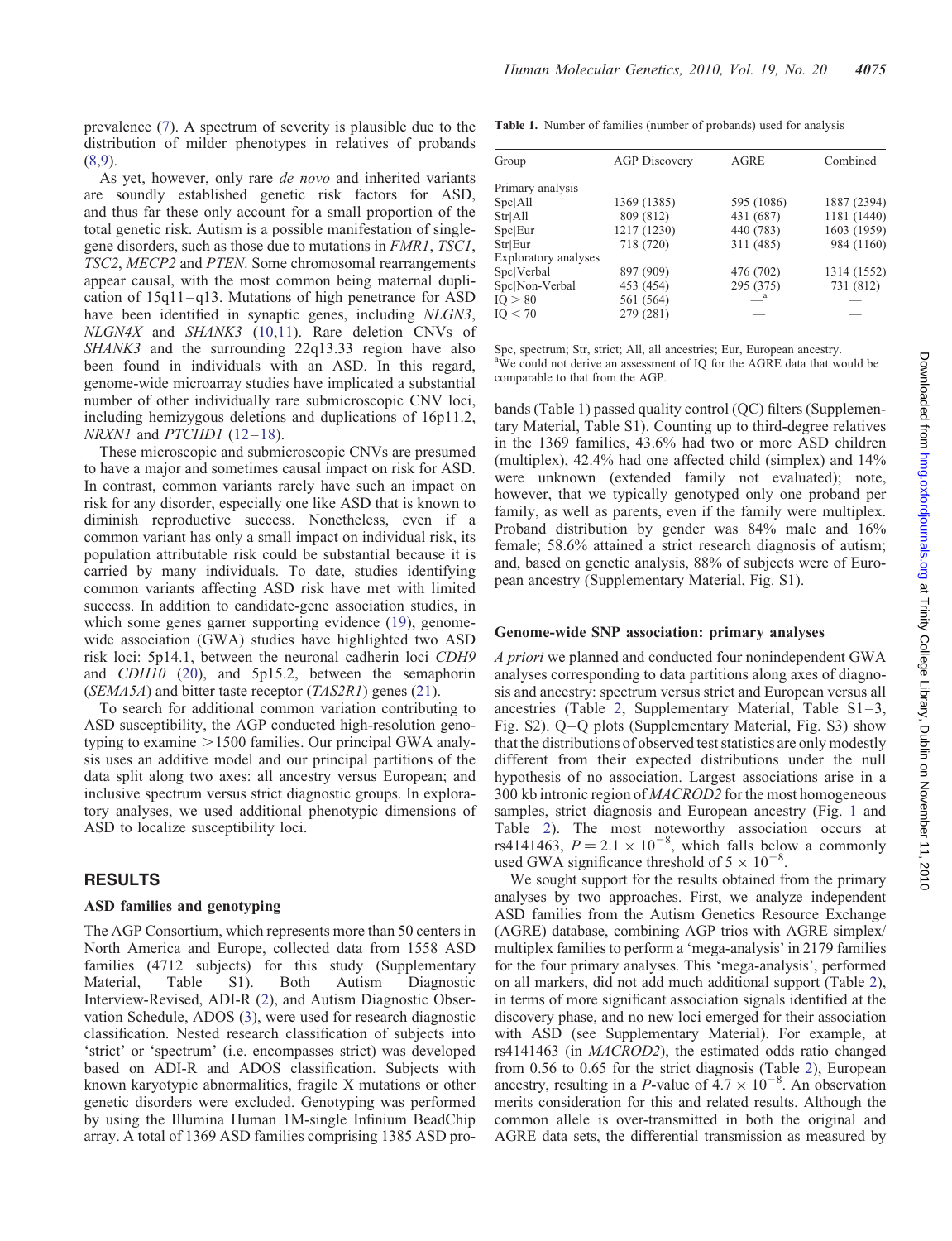| Features               |                 | SNPs associated in discovery set <sup>a</sup><br>$rs4150167^b$ ,<br>rs10258862,<br>rs4078417,<br>rs7142002,<br>rs17284809,<br>rs205409,<br>$rs4141463^{\circ}$ ,<br>rs6731562,<br>rs6557675, |                      |                      |                      |                      |                      |                      |                      |                      |
|------------------------|-----------------|----------------------------------------------------------------------------------------------------------------------------------------------------------------------------------------------|----------------------|----------------------|----------------------|----------------------|----------------------|----------------------|----------------------|----------------------|
|                        |                 | 2q31.1                                                                                                                                                                                       | 7p14.1               | 8p21.3               | 14q22.1              | 14q32.31             | 16p13.11             | 16p11.2              | 16q24.1              | 20p12.1              |
| Gene                   |                 | <b>HAT1</b>                                                                                                                                                                                  | POU6F2               |                      |                      | PPP2R5C              | MYH11                | GSG1L                | TAF1C                | MACROD <sub>2</sub>  |
| Minor allele frequency |                 | $0.34$ (G)                                                                                                                                                                                   | 0.33(G)              | 0.31(A)              | 0.34(C)              | 0.06(G)              | 0.04(A)              | 0.43(G)              | 0.02(A)              | 0.43(A)              |
| Group                  |                 | Str Eur                                                                                                                                                                                      | Spc All              | Str[All]             | Spc Eur              | Spc Eur              | Spc All              | Spc Eur              | Spc Eur              | Str Eur              |
| AGP discovery          | OR <sup>d</sup> | 1.64                                                                                                                                                                                         | 1.41                 | 0.61                 | 1.43                 | 0.54                 | 0.52                 | 0.69                 | 0.38                 | 0.56                 |
|                        | 95% CI          | $1.35 - 1.99$                                                                                                                                                                                | $1.23 - 1.61$        | $0.51 - 0.72$        | $1.25 - 1.64$        | $0.41 - 0.70$        | $0.39 - 0.69$        | $0.60 - 0.79$        | $0.24 - 0.58$        | $0.47 - 0.67$        |
|                        | P               | $4.7 \times 10^{-6}$                                                                                                                                                                         | $3.7 \times 10^{-6}$ | $2.2 \times 10^{-7}$ | $4.8 \times 10^{-6}$ | $1.9 \times 10^{-6}$ | $1.7 \times 10^{-6}$ | $1.1 \times 10^{-6}$ | $1.0 \times 10^{-6}$ | $2.1 \times 10^{-8}$ |
| AGRE                   | OR.             | 1.08                                                                                                                                                                                         | 0.85                 | 1.00                 | 1.13                 | 0.73                 | 0.88                 | 1.21                 | 0.71                 | 0.84                 |
|                        | 95% CI          | $0.86 - 1.37$                                                                                                                                                                                | $0.73 - 0.99$        | $0.83 - 1.22$        | $0.95 - 1.34$        | $0.52 - 1.02$        | $0.41 - 1.88$        | $1.03 - 1.43$        | $0.44 - 1.12$        | $0.67 - 1.04$        |
|                        | P               | $5.2 \times 10^{-1}$                                                                                                                                                                         | $4.6 \times 10^{-2}$ | $1.0 \times 10^{-0}$ | $1.8 \times 10^{-1}$ | $4.1 \times 10^{-2}$ | $7.1 \times 10^{-1}$ | $2.9 \times 10^{-2}$ | $1.0 \times 10^{-0}$ | $1.3 \times 10^{-1}$ |
| $AGP + AGRE$           | OR.             | 1.38                                                                                                                                                                                         | 1.13                 | 0.77                 | 1.29                 | 0.62                 | 0.56                 | 0.86                 | 0.48                 | 0.65                 |
|                        | 95% CI          | $1.19 - 1.61$                                                                                                                                                                                | $1.03 - 1.25$        | $0.68 - 0.88$        | $1.16 - 1.44$        | $0.50 - 0.76$        | $0.43 - 0.72$        | $0.77 - 0.95$        | $0.35 - 0.66$        | $0.57 - 0.75$        |
|                        | P               | $8.5 \times 10^{-5}$                                                                                                                                                                         | $2.3 \times 10^{-2}$ | $2.3 \times 10^{-4}$ | $2.7 \times 10^{-5}$ | $2.1 \times 10^{-6}$ | $4.2 \times 10^{-6}$ | $9.3 \times 10^{-3}$ | $7.0 \times 10^{-7}$ | $4.7 \times 10^{-8}$ |
| $AGP + SAGE$           | OR.             | 1.32                                                                                                                                                                                         | 1.24                 | 0.76                 | 1.24                 | 0.59                 | 0.59                 | 0.80                 | 0.45                 | 0.69                 |
|                        | 95% CI          | $1.15 - 1.52$                                                                                                                                                                                | $1.12 - 1.38$        | $0.66 - 0.87$        | $1.11 - 1.38$        | $0.47 - 0.75$        | $0.46 - 0.76$        | $0.73 - 0.89$        | $0.31 - 0.66$        | $0.60 - 0.79$        |
|                        | P               | $8.8 \times 10^{-5}$                                                                                                                                                                         | $3.8 \times 10^{-5}$ | $8.5 \times 10^{-5}$ | $7.5 \times 10^{-5}$ | $7.5 \times 10^{-6}$ | $1.4 \times 10^{-5}$ | $2.6 \times 10^{-5}$ | $1.7 \times 10^{-5}$ | $8.1 \times 10^{-8}$ |
| $AGP + AGRE +$<br>SAGE | <b>OR</b>       | 1.25                                                                                                                                                                                         | 1.09                 | 0.84                 | 1.19                 | 0.64                 | 0.63                 | 0.91                 | 0.54                 | 0.73                 |
|                        | 95% CI          | $1.11 - 1.41$                                                                                                                                                                                | $1.00 - 1.18$        | $0.76 - 0.93$        | $1.10 - 1.30$        | $0.53 - 0.78$        | $0.50 - 0.79$        | $0.84 - 0.99$        | $0.40 - 0.73$        | $0.66 - 0.82$        |
|                        | P               | $2.0 \times 10^{-4}$                                                                                                                                                                         | $4.6 \times 10^{-2}$ | $1.0 \times 10^{-3}$ | $5.6 \times 10^{-5}$ | $2.9 \times 10^{-6}$ | $5.7 \times 10^{-5}$ | $2.8 \times 10^{-2}$ | $2.1 \times 10^{-5}$ | $3.7 \times 10^{-8}$ |

<span id="page-4-0"></span>Table 2. Results from primary analyses of AGP Discovery, AGRE, and SAGE data sets

Spc, spectrum; Str, strict; All, all ancestries; Eur, European ancestry.

<sup>a</sup>Reporting restricted to SNPs with statistics meeting or falling below the threshold of  $P < 5 \times 10^{-6}$ . See [Supplementary Material](http://hmg.oxfordjournals.org/cgi/content/full/ddq307/DC1) for description of all SNPs with statistics meeting or falling below the threshold of  $P \le 5 \times 10^{-4}$ .

<sup>b</sup>Bold emphasis denotes SNPs discussed.

c Top association signal reported only; additional signal at reporting threshold for markers in strong LD include rs6079536, rs6079537, rs6079540, rs6079544, rs6074787, rs10446030, rs6079553, rs4814324, rs6074798, rs980319 ([Supplementary Material, Table S2](http://hmg.oxfordjournals.org/cgi/content/full/ddq307/DC1)).

dOdds ratio based on the minor allele.



Figure 1. Association results, presented as the  $-\log(\text{base } 10)$  of the P-values, for an intronic region of MACROD2 (20p12.1). The panels show the combinations of two diagnostic levels, strict versus spectrum and any versus European ancestry of the subjects. Recombination rates were calculated using Release 22 of the HapMap CEU Panel.

the odds ratio is notably smaller for the latter, a result that is consistent with the winner's curse ([22](#page-9-0)). Thus, if rs4141463 truly confers risk, the estimate from the AGRE data is a more realistic estimate of risk.

We also combined the results from the family-based analysis with allele frequencies from control data from the Study on Addiction: Genetics and Environment (SAGE), also genotyped with the Illumina Human 1M-single Infinium BeadChip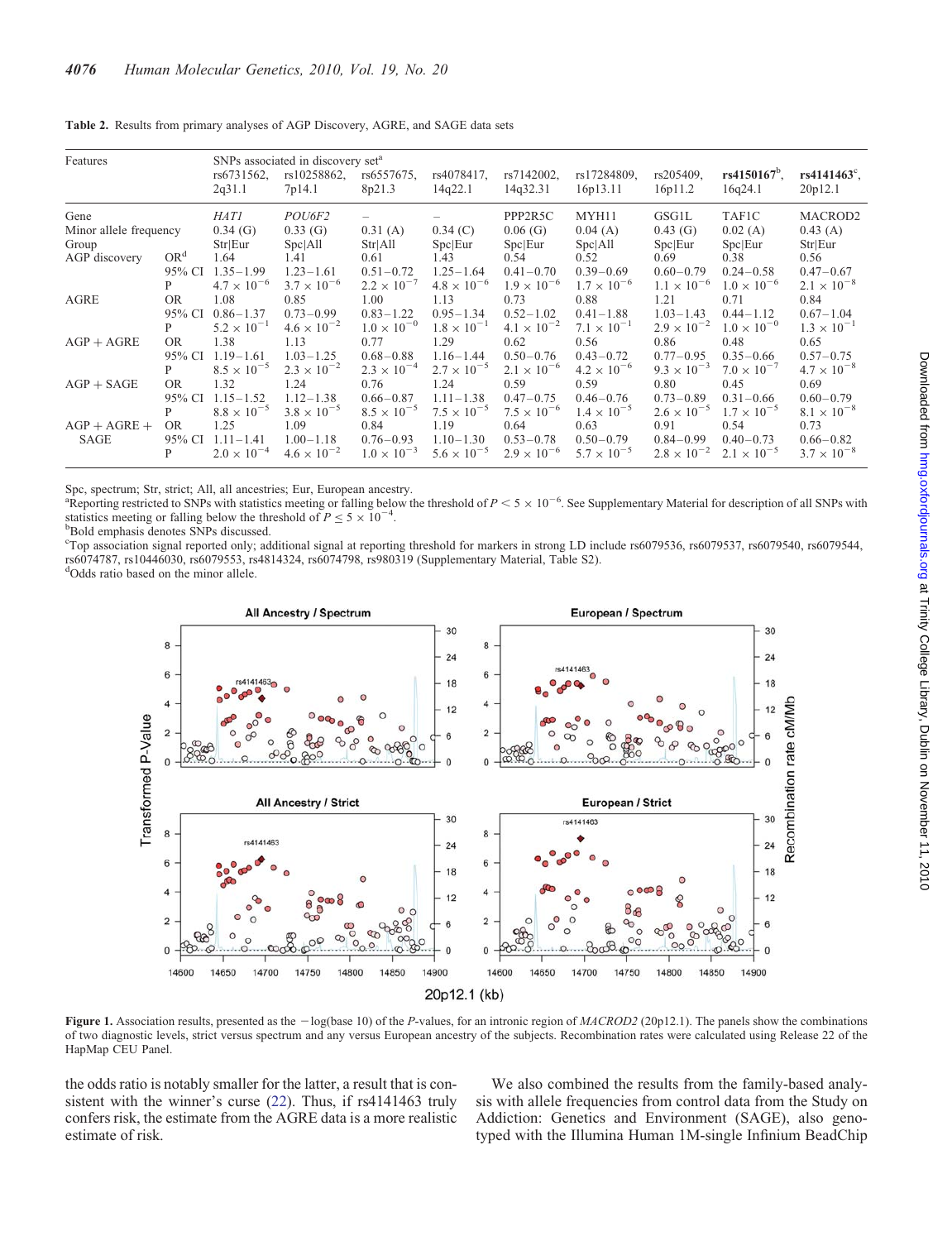[\(23](#page-9-0)). Combining the AGP family-based transmission data with control data also yielded no new loci (see [Supplementary](http://hmg.oxfordjournals.org/cgi/content/full/ddq307/DC1) [Material](http://hmg.oxfordjournals.org/cgi/content/full/ddq307/DC1)). The peak association for MACROD2 remained at rs4141463 (Table [2](#page-3-0) and [Supplementary Material\)](http://hmg.oxfordjournals.org/cgi/content/full/ddq307/DC1), but the P-value for association increased to 8.1  $\times$  10<sup>-8</sup> (strict diagnosis, European ancestry). For the loci identified by primary analyses of AGP data, the AGP, AGRE and control data taken together (Table [2\)](#page-3-0) had little effect on the significance level for rs4141463 ( $P = 3.7 \times 10^{-8}$  for strict diagnosis, European ancestry). In fact, the combined AGP, AGRE and control analyses showed similar results to those from the combined AGP and AGRE analysis (see Table [2\)](#page-3-0), with the exception of rs4150167; the *P*-value for this SNP rises to  $2.1 \times 10^{-5}$ . Looking over the entire genome, analysis of the combined data did not reveal compelling new loci (see [Supplementary Material](http://hmg.oxfordjournals.org/cgi/content/full/ddq307/DC1)).

#### Genome-wide SNP association: exploratory analyses

To examine whether greater phenotypic homogeneity within ASD could help identify common risk variants, we performed a number of exploratory analyses examining specific subgroups of the ASD sample. In this study, we report in detail two categorical variables: verbal status and IQ; see Methods for description of exploratory categories. We also evaluated parental origin effects through parental transmission. Sample sizes are given in Table [1;](#page-3-0) results are given in [Supplementary](http://hmg.oxfordjournals.org/cgi/content/full/ddq307/DC1) [Material, Table S4.](http://hmg.oxfordjournals.org/cgi/content/full/ddq307/DC1) None of our exploratory analyses detected association below the threshold of  $5 \times 10^{-8}$  in the AGP discovery sample alone. We do observe signals that are close to the threshold  $(P < 1 \times 10^{-7})$ , chosen strictly for heuristic purposes) in the discovery sample in PLD5, POU6F2 and an intergenic region on 8p21.3. Moreover, in a combined analysis of the AGP and AGRE data, we observe three associations that cross the P-value threshold: for verbal individuals, for SNPs rs3784730 (in ST8SIA2) and rs2196826 (in PLD5); and, for maternal parent of origin, rs9532931 (in a gene for an uncharacterized predicted protein KIAA0564). Importantly, these findings would not be significant after correction for multiple testing of diagnostic groups and sub-phenotypes. A summary of all association signals at  $P < 1 \times 10^{-6}$  in the exploratory analyses are detailed in [Supplementary Material, Tables S3](http://hmg.oxfordjournals.org/cgi/content/full/ddq307/DC1) [and S4](http://hmg.oxfordjournals.org/cgi/content/full/ddq307/DC1)); see [Supplementary Material](http://hmg.oxfordjournals.org/cgi/content/full/ddq307/DC1) for results for SNPs with association  $(P \le 5 \times 10^{-4})$ .

Level of function, as measured by IQ, has been assumed to be a major source of etiological heterogeneity for autism. When we explored the impact of IQ on GWA results by splitting the sample by probands with  $IQ > 80$  and those with IQ  $<$  70, no P-value exceeded the threshold for GWA significance and none met criterion  $P < 1 \times 10^{-6}$ .

#### Genome-wide SNP association: candidate loci

We compared our data with replicated candidate-gene studies, which were derived from ([19\)](#page-9-0), as well as the recent GWA reports that implicated intergenic intervals at the 5p14.1 CDH9–CDH10 and 5p15.2 SEMA5A–TAS2R1 loci, respectively ([20](#page-9-0),[21](#page-9-0),[24\)](#page-9-0) [\(Supplementary Material, Tables S5 and S6](http://hmg.oxfordjournals.org/cgi/content/full/ddq307/DC1)). Because the estimated effect sizes for these studies typically fall in the range of  $1.1-1.3$ , our power to replicate these findings was low ([Supplementary Material, Fig. S4](http://hmg.oxfordjournals.org/cgi/content/full/ddq307/DC1)) and some of the prior candidate-gene studies made use of markers not well tagged by SNPs in our study. We found some support for several prior candidate loci, including CNTNAP2, RELN and SLC25A12  $(P < 10^{-4})$ , but our analysis did not garner additional evidence for either of the top findings from the prior GWA studies.

# **DISCUSSION**

After testing  $\sim$ 1 million SNPs for association with ASD, we identified in one of our set of four primary analyses one SNP, rs4141463, in *MACROD2* crossing a preset threshold of  $P < 5 \times 10^{-8}$ . Three other SNPs crossed this threshold in the context of exploratory analyses, making their interpretation more difficult due to multiple testing. All of these results spring from a relatively small sample size for GWA studies  $(n < 1369$  families), limiting both our power to detect association and the certainty of the associations detected. Unbiased estimates of odds ratios detected by GWA studies are typically in the range of  $1.1-1.3$ ; to have good power to detect such effect sizes requires many thousands of samples, which is beyond the reach of the autism genetics community at the moment. This issue could at least partially explain why most genomic regions with prior evidence of SNP associations for ASD risk garner little support from our data ([Supplementary Material,](http://hmg.oxfordjournals.org/cgi/content/full/ddq307/DC1) [Table S6\)](http://hmg.oxfordjournals.org/cgi/content/full/ddq307/DC1). Moreover, the winner's curse and shrinkage to the mean [\(22](#page-9-0),[25,26](#page-9-0)) could explain the smaller odds ratios that we estimated from the replication data (Table [2\)](#page-3-0).

Keeping these caveats in mind, several results from our study are potentially relevant to autism risk. The function of MACROD2 (previously c20orf133) is largely unknown. The protein contains a MACRO domain which is a high-affinity ADP-ribose-binding domain that is important in multiple biological processes. Recent genome-wide studies have highlighted copy number variation at MACROD2 in an individual with schizophrenia [\(27](#page-9-0)), brain infarct [\(28](#page-9-0)) and brain volume in multiple sclerosis ([29\)](#page-9-0). Also  $\sim$  500 kb from the association signal observed for ASD is FLRT3, which is embedded in MACROD2. FLRT3 is a cell adhesion molecule with functions in neuronal development.

It is interesting to consider that, while rs4141463 falls in a MACROD2 intron, the precise location could be irrelevant to its possible functional impact on ASD risk. Recent evidence [\(30](#page-9-0)), yet to be corroborated, suggests that this SNP or one of many correlated SNPs in this region (Fig. [1](#page-4-0)) acts to regulate expression of PLD2. The observation becomes more noteworthy in light of the fact that our exploratory analyses also identify PLD5 as another locus possibly associated with autism. PLD proteins could play an important role in risk for autism. The protein derived from PLD2 has been shown to regulate axonal outgrowth ([31\)](#page-9-0) and metabotropic glutamate receptor signaling ([32\)](#page-9-0).

A second association signal of interest from the primary analyses (Table [2](#page-3-0) and [Supplementary Material, Table S2\)](http://hmg.oxfordjournals.org/cgi/content/full/ddq307/DC1) involves a missense variation in the TAF1C gene (rs4150167; G523R;  $P = 1.0 \times 10^{-6}$ ). TAF1C (TATA box-binding protein-associated factor 1C) is involved in the initiation of transcription by RNA polymerase I. This process requires the formation of a complex composed of the TATA-binding protein (TBP) and three TBP-associated factors (TAFs) specific for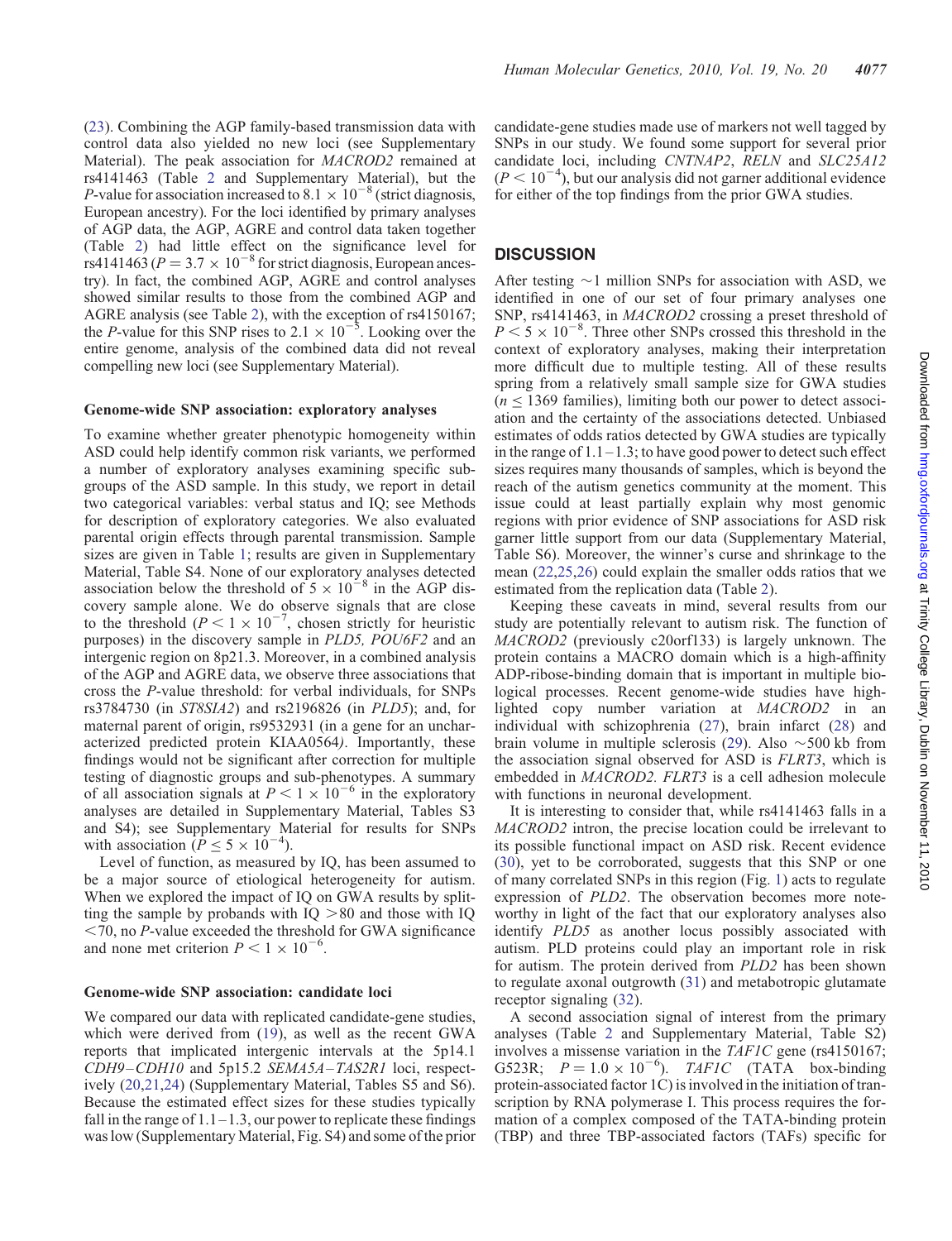RNA polymerase I. TAF1C and its complex are displaced by PTEN ([33\)](#page-9-0). Mutations in PTEN have been highlighted in a number of cases of autism and related disorders [\(34](#page-9-0)–[39](#page-9-0)). A caveat about the data for this SNP is worth noting: visual inspection revealed typical genotype clusters, yet the relatively common allele ( $\approx$ 0.98) is over-transmitted, a pattern consistent with poor genotyping quality.

From the exploratory analyses [\(Supplementary Material,](http://hmg.oxfordjournals.org/cgi/content/full/ddq307/DC1) [Table S3](http://hmg.oxfordjournals.org/cgi/content/full/ddq307/DC1)), we identify a number of loci as having noteworthy association. One of the most appealing genes for risk for autism is ST8SIA2, coding for a protein expressed very highly throughout the mammalian brain (expression level or density  $>90$  for 14 out of 17 brain regions assessed in the Allen Brain Atlas, http://www.brain-map.org/). Mice without polysialyltransferases ST8SiaII and ST8SiaIV, which modify neural cell adhesion molecule (NCAM1), show malformations of major brain axon tracts ([40\)](#page-9-0). Loss of either ST8 protein alone results in milder phenotypes. Inactivation of ST8SiaII in mice alters axonal targeting, involving hippocampal infrapyramidal mossy fibers, and the mice show increased exploration and diminished fear ([40,41](#page-9-0)), behaviors of potential relevance to autism. Learning and memory, mediated through morphological synaptic plasticity, are also critically dependent on NCAM polysialylation status but in a complex way ([42\)](#page-9-0). Further studies are needed to determine the relevance of these neurodevelopmental results to the genetics of autism and identify the genetic variation affecting expression or function of ST8SIA2. With regard to genetic variation, in addition to the results found in our study, variation in ST8SIA2 has been associated with risk for schizophrenia in Asian populations ([43,44](#page-10-0)).

While we and others [\(20,21](#page-9-0)) find limited evidence that common alleles affect risk for autism, the number of families studied is still relatively small. Our findings appear to rule out a common allele increasing relative risk by 2-fold or more. Much larger samples will be required to detect subtle effects on relative risk (e.g. 1.2), which is more typical of risk loci for common diseases. With such low relative risk, replication of true positive findings is further complicated by chance findings, as well as differences in ascertainment. These challenges are not unique to common variants. The same challenges are faced when searching for rare sequence mutations and CNVs affecting risk for ASD. Moreover, our ultimate goal is to integrate results across the range of rare to common variation, thereby describing the genetic architecture of autism. This will require larger cohorts comprised of individuals exhibiting the relatively stringent ASD phenotype of this study, as well as an unselected group more representative of the general ASD population, both being examined at the highest resolution for CNVs, rare sequence variation and common alleles. The heterogeneity of ASD will continue to complicate ameliorative opportunities; however, the identification of risk variants could reveal target gene pathways amenable for therapeutic intervention.

## MATERIALS AND METHODS

#### Sample collection and ascertainment

Diagnostic classes. For these analyses, we primarily grouped families into two nested diagnostic classes (strict and spectrum ASD) based on proband diagnostic measures [\(45](#page-10-0)). To qualify for the strict class, affected individuals met the criteria for autism on both primary diagnostic instruments, the ADI-R [\(2](#page-8-0)) and the ADOS ([3\)](#page-8-0). In addition to individuals meeting criteria for autism, a spectrum class included all individuals who were classified as ASD on both the ADI-R and ADOS or who were not evaluated on one of the instruments but were diagnosed with autism on the other instrument.

AGRE cohort. One additional family-based autism cohort was evaluated in this study. The AGRE sample consists of families in which a proband and often one or more siblings are diagnosed with ASD ([46\)](#page-10-0). A total of 595 families (1086 probands) that were shown to be independent of the AGP sample were identified for replication.

SAGE control cohort. A control group, namely subjects from the Study on Addiction: Genetics and Environment (SAGE), was chosen because it was genotyped with Illumina Human 1M-single Infinium BeadChip [\(23](#page-9-0)). This cohort consisted of 1965 control subjects (from the larger SAGE case–control study). The consented sample included 31% males and 69% females, with mean age of 39.2 (SD 9.1), and 73% subjects self-identified as European-American (Caucasian), 26% as African-American and 1% as other (http://zork.wustl.edu/gei/ study\_description.htm). Both raw intensities and genotypes were available through NHGRI–dbGaP (http://www.ncbi. nlm.nih.gov/projects/gap/cgi-bin/study.cgi?study\_id=phs0000 92.v1.p1). The SAGE control subjects have had exposure to alcohol (and possibly to other drugs), but did not meet the criteria for any illicit drug dependence.

Genotyping. Samples were genotyped using the Illumina Human 1M-single Infinium BeadChip. We performed stringent, uniform QC procedures on the resulting data. The Illumina Human 1M-single Infinium BeadChip contains a total of 1 072 820 markers (50-mer probes) for SNP and CNV analyses. Samples were processed using the manufacturer's recommended protocol with no modifications for Infinium II arrays, and BeadChips were scanned on the Illumina BeadArray Reader using default settings. Analysis and intra-chip normalization were performed using Illumina's BeadStudio software v.3.3.7, with a GenCall cutoff of 0.1. Built-in controls, both sample independent (including staining controls, extension controls, target removal controls and hybridization controls) and sample dependent (including stringency controls, nonspecific binding controls and nonpolymorphic controls), were inspected to assess the quality of the experiment. For genotype calling, we followed the manufacturer's protocols and used technical controls. Trios consisting of an affected offspring and both parents were genotyped, and in total genotyping was completed for 4683 individuals from 1558 families. For the control sample, 1880 individuals were genotyped on the Illumina Human 1M-single Infinium BeadChip, as described elsewhere [\(23](#page-9-0)).

The AGRE sample was genotyped on the Illumina HapMap550 array ([20\)](#page-9-0), which yields genotypes for roughly 550 000 SNPs of the 1 million contained on the 1M chip. To make these data comparable with the 1M platform, we inferred the missing SNP genotypes by using three sources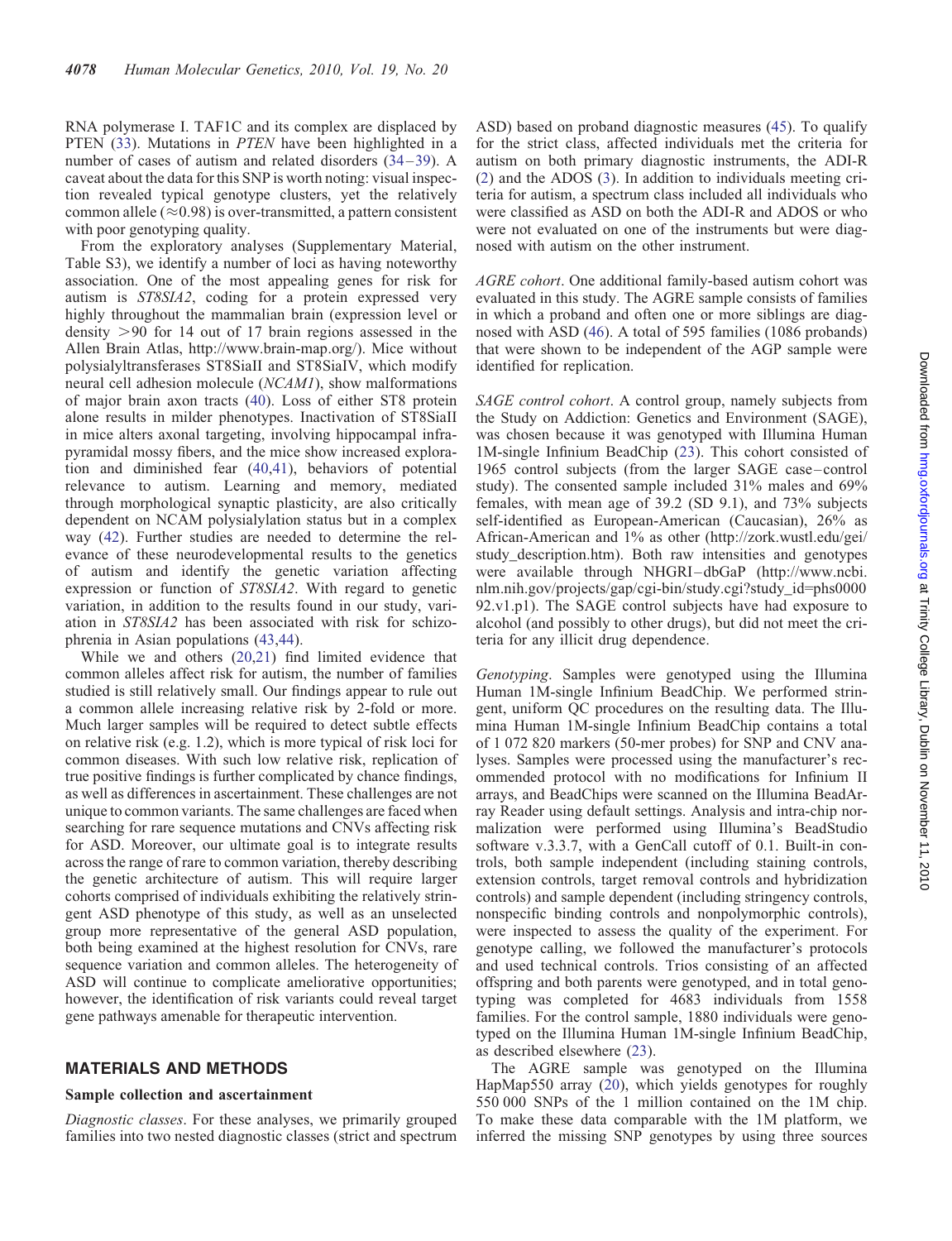of information: haplotypes called from trios genotyped on the 1M, haplotypes called from the HapMap550 genotypes and a small set of 105 samples that were genotyped on both platforms and yielded high-quality genotypes. This smaller set of overlapping samples was used to evaluate the accuracy of inferred genotypes. We used Beagle 3.0.1 to call haplotypes and infer missing genotypes ([47\)](#page-10-0). Because Beagle 3.0.1 allows only families with a single offspring, we created trios from multiplex families; inferred missing genotypes; then, after putting family data back together, resolved inconsistencies when possible and 'zeroed' inconsistencies otherwise. Using the 105 samples genotyped on both platforms, we assessed imputation accuracy; imputed genotypes for an SNP were retained only when none of the called genotypes were discrepant with the 1M genotypes. Following this QC process, each sample from the AGRE data set contained genotypes from the HapMap550 and 248 642 additional imputed genotypes for subsequent analysis.

#### Association analysis

Genetic QC for association analysis. As a first QC step prior to GWA analysis, probands from 80 families were removed because they either carried chromosomal abnormalities, exhibited chromosomal cell line artifacts or, based on literature reports, had highly penetrant ASD CNVs. In broad outline, subsequent QC for association analyses was performed at family and individual levels, followed by QC for individual SNPs.

We first assessed gender miscalls based on X chromosome genotypes and allele calls for Y, adjusting gender when appropriate (e.g. miscoding) and dropping samples (e.g. Klinefelter syndrome) or genotypes (e.g. loss of X in cell line) from the X chromosome. We searched the database for duplicate samples using a subset of 5254 SNPs that were independent and had a  $>99.9\%$  completion rate for genotypes at this QC stage. Duplicates from four families were removed. Data were subsequently checked for Mendelian errors, and 19 families with large numbers of errors were removed from the analysis. In all other cases of Mendelian inheritance errors, the SNPs were set to missing in the family exhibiting the error. The fraction of complete genotypes per individual was required to be  $\geq$ 95% over the autosomes; 27 samples fell below this criterion. Following this QC step, 4304 genotyped individuals were retained for 1445 pedigrees.

We then removed monomorphic SNPs or those with a genotyping completion rate  $\leq$ 95%. After this step, 991 221 SNPs were retained. We note that using a genotyping completion rate of 95% or more allows some SNPs of poor genotyping quality to enter the analysis; the alternative is to use a more stringent completion rate, such as 99%, which has the advantage of removing low-quality SNPs at the cost of removing some high-quality SNPs. Recognizing the tradeoff, we chose to use the less stringent criterion for association analysis, and follow up SNPs with small P-values, by manual inspection of genotype clusters. However, for the figures in the manuscript, we use the more stringent criterion for genotyping completion rate, which more accurately reflects the final results after manual inspection of genotype clusters.

Ancestry was then determined for the proband by using 5239 widely spaced, independent SNPs that had a genotype completion rate of ≥99.9%. The software used was Spectral-GEM ([48\)](#page-10-0), which estimated five significant dimensions of ancestry [\(Supplementary Material, Fig. S1\)](http://hmg.oxfordjournals.org/cgi/content/full/ddq307/DC1). Subsequent clustering on the dimensions of ancestry resulted in six clusters: three clusters of European ancestry, with  $n = 824$ , 353 and 87; and three clusters reflecting other major ancestral groups, with  $n = 68$ , 54 and 35 (e.g. African and Asian); see also [Supplementary Material, Figure S1.](http://hmg.oxfordjournals.org/cgi/content/full/ddq307/DC1) The major European cluster ( $n = 824$ ) was used to determine minor allele frequencies (MAFs), to evaluate Hardy–Weinberg equilibrium (HWE) and Wright's Fst among the genotyping sites. (Note, however, that all three European clusters were used for the ultimate association analyses of this ancestry.) Specific SNPs were eliminated on the basis of the genotypes in this homogeneous European cluster for the following reasons: 5499 were monomorphic; 2102 for completion rate  $\langle 95\%;$ 132 894 for MAF < 0.01; 7734 for HWE  $P$  < 0.005; and 89 for Fst  $> 0.02$ . Following this QC step, there were 842 348 SNPs available for association analysis. In this final SNP-based edit, six more individuals had a genotype completion rate of  $\langle 95\%$ . Merging diagnostic information with genotype information to determine informative families yielded 1369 families with complete genotype data for parents and offspring; with at least one genotyped offspring carrying an ASD diagnosis (16 families had more than one genotyped, affected child).

Genetic association analyses. Family-based analyses were first performed using FBAT, which allows for rapid calculation of statistics under additive, dominant and recessive genetic models. We do not present, here, the results for the dominant or recessive models because they did not contribute meaningfully to the results. However, to implement more flexible analyses, such as parent-of-origin analyses, we also used an in-house program written for family-based association ([49\)](#page-10-0) that implements methods described by Cordell et al. [\(50](#page-10-0)). Comparisons of the in-house program to FBAT results, when appropriate, yielded excellent agreement (unpublished data). A priori, we planned four principal analyses, all under the additive model: spectrum versus strict diagnosis by all ancestries versus European ancestry. These four analyses covered the extremes of phenotype and ancestry. Numerous exploratory analyses were also performed under an additive genetic model: parent of origin analysis considering paternaland maternal-specific transmissions for both strict and spectrum diagnostic classes; and for the largest, spectrum sets, we stratified by proband's verbal/non-verbal status [\(51](#page-10-0)).

To determine whether the level of cognitive function, as measured by IQ, was an important covariate for heterogeneity, we split probands according to IQ into four groups: (i) those with IQ  $> 80$ ; (ii) those with  $80 >$  IQ  $> 70$ ; (iii) those with  $70 >$  IQ  $>$  25; and those with IQ  $\leq$  25. For GWA analyses, we used only Groups (i) and (iii), which had the largest sample size. IQ was measured in various ways by the different recruitment centers, but for our purposes we used verbal, nonverbal (performance) and full-scale IQ assessments. If an individual's score was  $>80$  for any of these three measures, the proband was classified into the above 80 group; otherwise,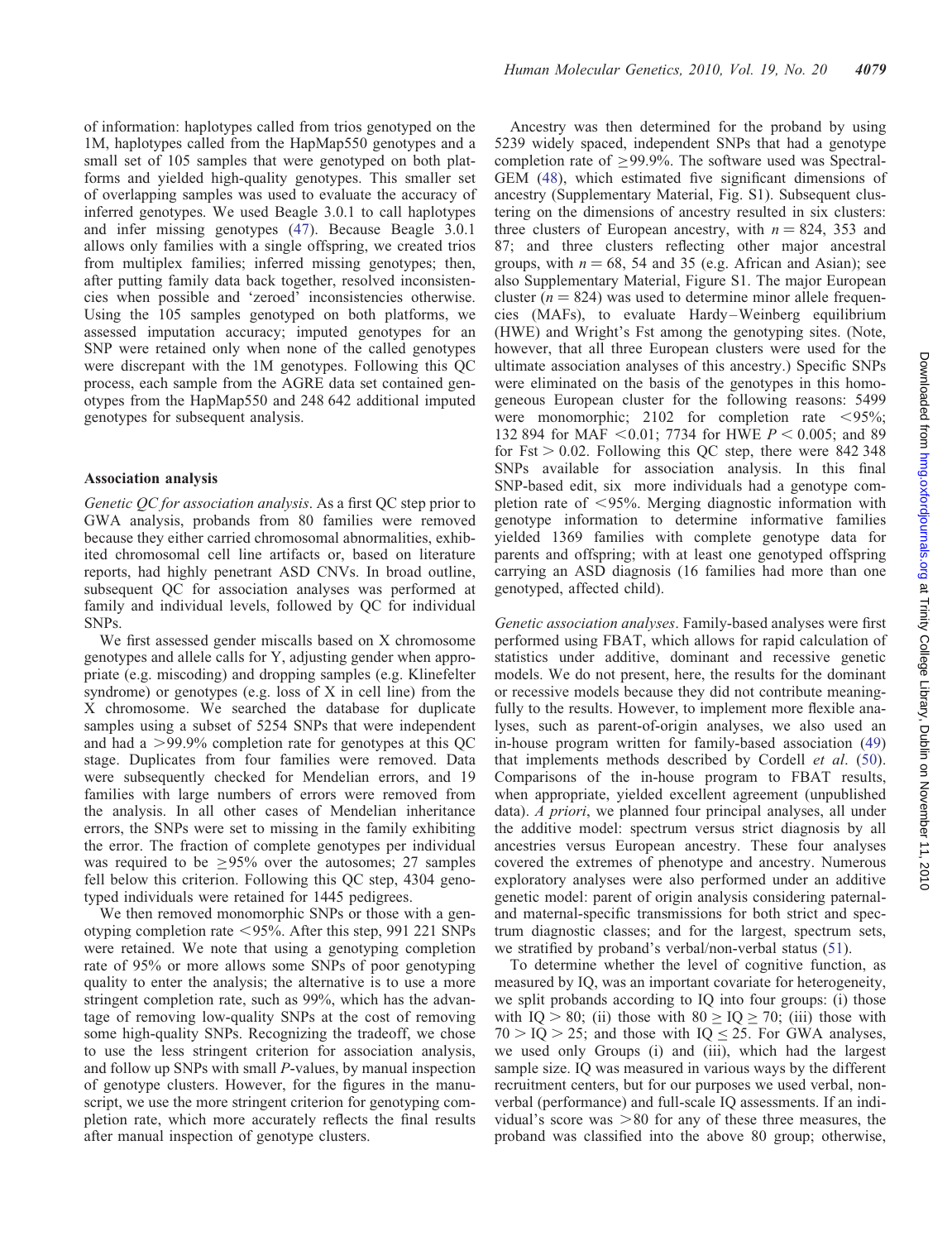<span id="page-8-0"></span>providing IQ was evaluated on at least two measures and none were  $\geq$  70, the proband was classified into one of the below 70 groups. Sample sizes for principal analyses are given in Table [1](#page-3-0).

To enhance power for GWA tests, two additional data sets were combined with the AGP data. We analyzed the AGRE data using family-based analyses and the AGRE and AGP data combined using mega-analyses. All primary analyses were performed with both data sets. We limited exploratory analyses to these nine: broad diagnostic group; verbal and nonverbal status by the diagnostic groups and by ancestry. For the primary analyses, we also analyzed two other sets of combined samples: AGP trios together with AGRE families; AGP trios together with unrelated SAGE controls; and all three data sets. The method to analyze control and family-based data [\(49](#page-10-0)) builds on two related ideas: matched case–control analysis using conditional logistic regression (e.g. 52) and the natural connection between family-based analysis and conditional logistic regression of alleles found in probands (the transmitted alleles) and matched pseudo-controls (formed from transmitted and un-transmitted alleles) [\(49](#page-10-0)). Unrelated SAGE controls were matched by genetic ancestry to probands and combined with the 'pseudo-controls' produced by the family-based analysis: first, by spectral analysis, we estimated the genetic ancestry of probands and unrelated controls ([48\)](#page-10-0); then, using the optimal matching algorithm, we formed genetically homogeneous strata [\(52](#page-10-0)), each consisting of a single proband and one or more unrelated controls. In those strata where a single control was matched with more than one proband, the control was paired with the best match in the stratum and the remaining probands each form their own stratum. Finally, within each stratum, we contrasted the genotype of the proband with the genotypes of the matched controls and pseudo-controls via conditional logistic regression.

## SUPPLEMENTARY MATERIAL

[Supplementary Material](http://hmg.oxfordjournals.org/cgi/content/full/ddq307/DC1) is available at HMG online. Raw data from ASD family (Accession: phs000267.v1.p1) genotyping are at NCBI dbGAP. A file containing results for SNPs with association  $P \leq 0.001$  are provided at HMG online for all primary and exploratory analyses.

### ACKNOWLEDGEMENT

The authors gratefully acknowledge the families participating in the study.

Conflict of Interest statement. None declared.

## FUNDING

This research was primarily supported by Autism Speaks (USA), the Health Research Board (HRB, Ireland), The Medical Research Council (MRC; UK); Genome Canada/ Ontario Genomics Institute and the Hilibrand Foundation (USA). Additional support for individual groups was provided by the US National Institutes of Health [HD055751, HD055782, HD055784, HD35465, MH52708, MH55284,

MH057881, MH061009, MH06359, MH066673, MH077930, MH080647, MH081754, MH66766, NS026630, NS042165, NS049261]; the Canadian Institutes for Health Research (CIHR), Assistance Publique - Hôpitaux de Paris (France), Autistica, Canada Foundation for Innovation/Ontario Innovation Trust, Deutsche Forschungsgemeinschaft (grant: Po 255/17-4) (Germany), EC Sixth FP AUTISM MOLGEN, Fundação Calouste Gulbenkian (Portugal), Fondation de France, Fondation FondaMental (France), Fondation Orange (France), Fondation pour la Recherche Médicale (France), Fundação para a Ciência e Tecnologia (Portugal), GlaxoSmithKline-CIHR Pathfinder Chair (Canada), the Hospital for Sick Children Foundation and University of Toronto (Canada), INSERM (France), Institut Pasteur (France), the Italian Ministry of Health [convention 181 of 19.10.2001], the John P. Hussman Foundation (USA), McLaughlin Centre (Canada), Netherlands Organization for Scientific Research [Rubicon 825.06.031], Ontario Ministry of Research and Innovation (Canada), Royal Netherlands Academy of Arts and Sciences [TMF/DA/5801], the Seaver Foundation (USA), the Swedish Science Council, The Centre for Applied Genomics (Canada), the Utah Autism Foundation (USA) and the Wellcome Trust core award [075491/Z/04 UK]. We wish to acknowledge SAGE as part of this study. Funding support for the Study of Addiction: Genetics and Environment (SAGE) was provided through the NIH Genes, Environment and Health Initiative [GEI] (U01 HG004422). SAGE is one of the genome-wide association studies funded as part of the Gene Environment Association Studies (GENEVA) under GEI. Assistance with phenotype harmonization and genotype cleaning, as well as with general study coordination, was provided by the GENEVA Coordinating Center (U01 HG004446). Assistance with data cleaning was provided by the National Center for Biotechnology Information. Support for collection of datasets and samples was provided by the Collaborative Study on the Genetics of Alcoholism (COGA; U10 AA008401), the Collaborative Genetic Study of Nicotine Dependence (COGEND; P01 CA089392), and the Family Study of Cocaine Dependence (FSCD; R01 DA013423). Funding support for genotyping, which was performed at the Johns Hopkins University Center for Inherited Disease Research, was provided by the NIH GEI (U01 HG004438), the National Institute on Alcohol Abuse and Alcoholism, the National Institute on Drug Abuse, and the NIH contract 'High throughput genotyping for studying the genetic contributions to human disease' (HHSN268200782096C). Funding to pay the Open Access Charge was provided by Autism Speaks.

# **REFERENCES**

- 1. Cook, E.H. Jr and Scherer, S.W. (2008) Copy-number variations associated with neuropsychiatric conditions. Nature, 455, 919–923.
- 2. Lord, C., Rutter, M. and Couteur, A. (1994) Autism Diagnostic Interview-Revised: a revised version of a diagnostic interview for caregivers of individuals with possible pervasive developmental disorders. J. Autism Dev. Disord., 24, 659–685.
- 3. Lord, C., Risi, S., Lambrecht, L., Cook, E.H. Jr, Leventhal, B.L., DiLavore, P.C., Pickles, A. and Rutter, M. (2000) The autism diagnostic observation schedule-generic: a standard measure of social and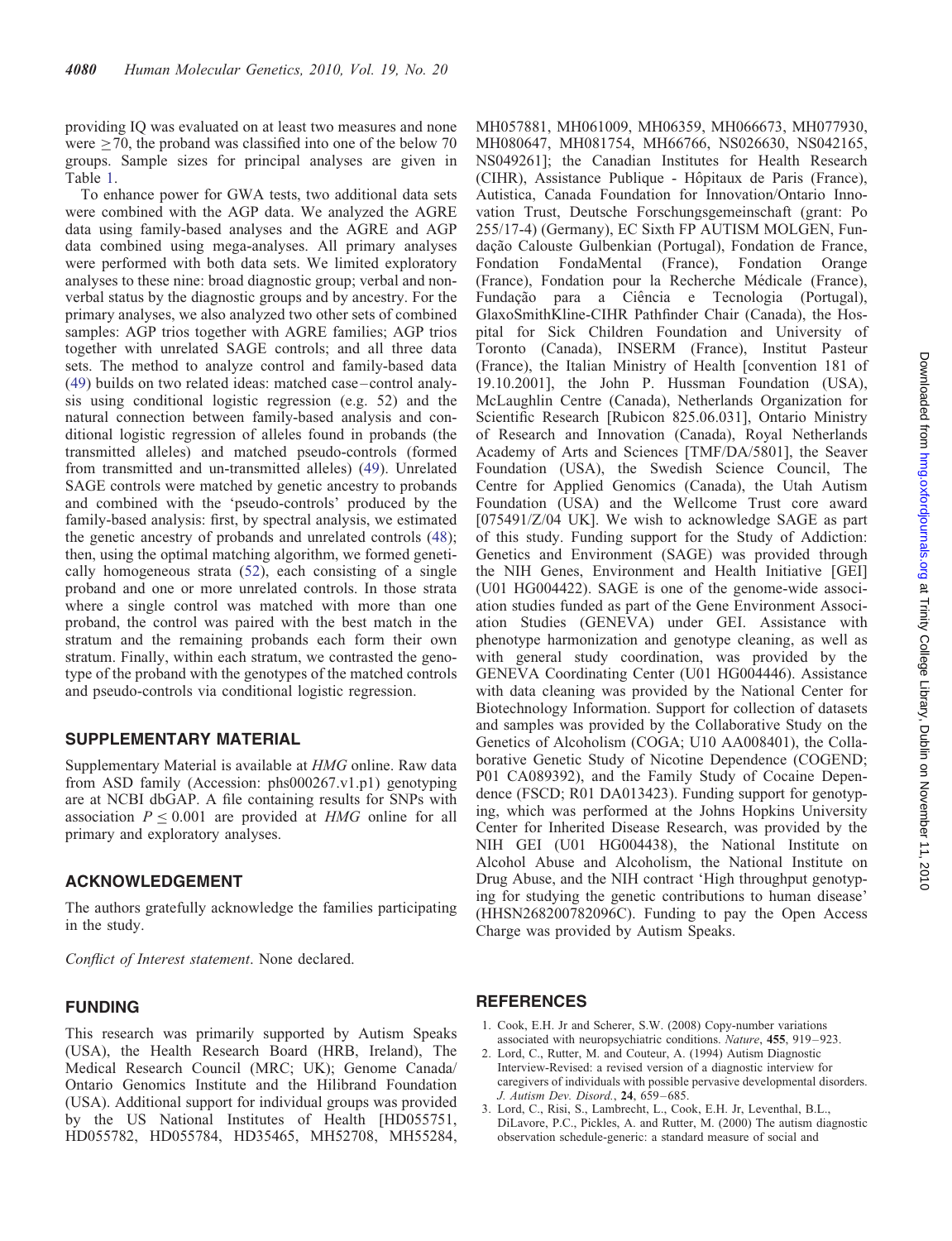<span id="page-9-0"></span>communication deficits associated with the spectrum of autism. J. Autism Dev. Disord., 30, 205–223.

- 4. Fombonne, E. (2009) Epidemiology of pervasive developmental disorders. Pediatr. Res., 65, 591–598.
- 5. Fernell, E. and Gillberg, C. (2010) Autism spectrum disorder diagnoses in Stockholm preschoolers. Res. Dev. Disabil., 31, 680–685.
- 6. Baron-Cohen, S., Scott, F.J., Allison, C., Williams, J., Bolton, P., Matthews, F.E. and Brayne, C. (2009) Prevalence of autism-spectrum conditions: UK school-based population study. Br. J. Psychiatry, 194, 500–509.
- 7. Bailey, A., Le Couteur, A., Gottesman, I., Bolton, P., Simonoff, E., Yuzda, E. and Rutter, M. (1995) Autism as a strongly genetic disorder: evidence from a British twin study. Psychol. Med., 25, 63-77.
- 8. Hurley, R.S., Losh, M., Parlier, M., Reznick, J.S. and Piven, J. (2007) The broad autism phenotype questionnaire. J. Autism Dev. Disord, 37, 1679– 1690.
- 9. Constantino, J.N. and Todd, R.D. (2005) Intergenerational transmission of subthreshold autistic traits in the general population. Biol. Psychiatry, 57, 655–660.
- 10. Jamain, S., Quach, H., Betancur, C., Rastam, M., Colineaux, C., Gillberg, I.C., Soderstrom, H., Giros, B., Lebover, M., Gillberg, C. et al. (2003) Mutations of the X-linked genes encoding neuroligins NLGN3 and NLGN4 are associated with autism. Nat. Genet., 34, 27–29.
- 11. Durand, C.M., Betancur, C., Boeckers, T.M., Bockmann, J., Chaste, P., Fauchereau, F., Nygren, G., Rastam, M., Gillberg, I.C., Anckarsäter, H. et al. (2006) Mutations in the gene encoding the synaptic scaffolding protein SHANK3 are associated with autism spectrum disorders. Nat. Genet., 39, 25–27.
- 12. Sebat, J., Lakshmi, B., Malhotra, D., Troge, J., Lese-Martin, C., Walsh, T., Yamrom, B., Yoon, S., Krasnitz, A., Kendall, J. et al. (2007) Strong association of de novo copy number mutations with autism. Science, 316, 445–449.
- 13. Marshall, C.R., Noor, A., Vincent, J.B., Lionel, A.C., Feuk, L., Skaug, J., Shago, M., Moessner, R., Pinto, D., Ren, Y. et al. (2008) Structural variation of chromosomes in autism spectrum disorder. Am. J. Hum. Genet., 82, 477–488.
- 14. Weiss, L.A., Shen, Y., Korn, J.M., Arking, D.E., Miller, D.T., Fossdal, R., Saemundsen, E., Stefansson, H., Ferreira, M.A., Green, T. et al. (2008) Association between microdeletion and microduplication at 16p11.2 and autism. N. Engl. J. Med., 358, 667–675.
- 15. Kumar, R.A., KaraMohamed, S., Sudi, J., Conrad, D.F., Brune, C., Badner, J.A., Gilliam, T.C., Nowak, N.J., Cook, E.H. Jr, Dobyns, W.B. and Christian, S.L. (2008) Recurrent 16p11.2 microdeletions in autism. Hum. Mol. Genet., 17, 628–638.
- 16. Fernandez, B.A., Roberts, W., Chung, B., Weksberg, R., Meyn, S., Szatmari, P., Joseph-George, A.M., Mackay, S., Whitten, K., Noble, B. et al. (2010) Phenotypic spectrum associated with de novo and inherited deletions and duplications at 16p11.2 in individuals ascertained for diagnosis of autism spectrum disorder. J. Med. Genet., 47, 195–203.
- 17. Glessner, J.T., Wang, K., Cai, G., Korvatska, O., Kim, C.E., Wood, S., Zhang, H., Estes, A., Brune, C.W., Bradfield, J.P. et al. (2009) Autism genome-wide copy number variation reveals ubiquitin and neuronal genes. Nature, 459, 569–573.
- 18. Pinto, D., Pagnamenta, A.T., Klei, L., Anney, R., Merico, D., Regan, R., Conroy, J., Magalhaes, T., Correia, C., Abrahams, B.S. et al. (2010) Functional impact of global rare copy number variation in autism. Nature, 466, 368–372.
- 19. Abrahams, B.S. and Geschwind, D.H. (2008) Advances in autism genetics: on the threshold of a new neurobiology. Nat. Rev. Genet., 9, 341–355.
- 20. Wang, K., Zhang, H., Ma, D., Bucan, M., Glessner, J.T., Abrahams, B.S., Salyakina, D., Imielinski, M., Bradfield, J.P., Sleiman, P.M. et al. (2009) Common genetic variants on 5p14.1 associate with autism spectrum disorders. Nature, 459, 528–533.
- 21. Weiss, L.A., Arking, D.E., Daly, M.J. and Chakravarti, A. Gene Discovery Project of Johns Hopkins & the Autism Consortium (2009) A genome-wide linkage and association scan reveals novel loci for autism. Nature, 461, 802–808.
- 22. Göring, H.H., Terwilliger, J.D. and Blangero, J. (2001) Large upward bias in estimation of locus-specific effects from genomewide scans. Am. J. Hum. Genet., 69, 1357–1369.
- 23. Bierut, L.J., Agrawal, A., Bucholz, K.K., Doheny, K.F., Laurie, C., Pugh, E., Fisher, S., Fox, L., Howells, W., Bertelsen, S. et al. (2010) A

genome-wide association study of alcohol dependence. Proc. Natl Acad. Sci. USA, 107, 5082-5087.

- 24. Ma, D., Salyakina, D., Jaworski, J.M., Konidari, I., Whitehead, P.L., Andersen, A.N., Hoffman, J.D., Slifer, S.H., Hedges, D.J., Cukier, H.N. et al. (2009) A genome-wide association study of autism reveals a common novel risk locus at 5p14.1. Ann. Hum. Genet., 73, 263–273.
- 25. Zhong, H. and Prentice, R.L. (2010) Correcting 'winner's curse' in odds ratios from genomewide association findings for major complex human diseases. Genet. Epidemiol., 34, 78-91.
- 26. Sun, L. and Bull, S.B. (2005) Reduction of selection bias in genomewide studies by resampling. Genet. Epidemiol., 28, 352–367.
- 27. Xu, B., Woodroffe, A., Rodriguez-Murillo, L., Roos, J.L., van Rensburg, E.J., Abecasis, G.R., Gogos, J.A. and Karayiorgou, M. (2009) Elucidating the genetic architecture of familial schizophrenia using rare copy number variant and linkage scans. Proc. Natl Acad. Sci. USA, 106, 16746-16751.
- 28. Debette, S., Bis, J.C., Fornage, M., Schmidt, H., Ikram, M.A., Sigurdsson, S., Heiss, G., Struchalin, M., Smith, A.V., van der Lugt, A. et al. (2010) Genome-wide association studies of MRI-defined brain infarcts: meta-analysis from the CHARGE Consortium. Stroke, 41, 210-217.
- 29. Baranzini, S.E., Wang, J., Gibson, R.A., Galwey, N., Naegelin, Y., Barkhof, F., Radue, E.W., Lindberg, R.L., Uitdehaag, B.M., Johnson, M.R. et al. (2009) Genome-wide association analysis of susceptibility and clinical phenotype in multiple sclerosis. Hum. Mol. Genet., 18, 767–778.
- 30. Duan, S., Huang, R.S., Zhang, W., Bleibel, W.K., Roe, C.A., Clark, T.A., Chen, T.X., Schweitzer, A.C., Blume, J.E., Cox, N.J. and Dolan, M.E. (2008) Genetic architecture of transcript-level variation in humans. Am. J. Hum. Genet., 82, 1101–1113.
- 31. Kanaho, Y., Funakoshi, Y. and Hasegawa, H. (2009) Phospholipase D signalling and its involvement in neurite outgrowth. Biochim. Biophys. Acta, 1791, 898–904.
- 32. Dhami, G.K. and Ferguson, S.S. (2006) Regulation of metabotropic glutamate receptor signaling, desensitization and endocytosis. Pharmacol. Ther., 111, 260–271.
- 33. Zhang, C., Comai, L. and Johnson, D.L. (2005) PTEN represses RNA Polymerase I transcription by disrupting the SL1 complex. Mol. Cell Biol., 25, 6899–6911.
- 34. Butler, M.G., Dasouki, M.J., Zhou, X.P., Talebizadeh, Z., Brown, M., Takahashi, T.N., Miles, J.H., Wang, C.H., Stratton, R., Pilarski, R. et al. (2005) Subset of individuals with autism spectrum disorders and extreme macrocephaly associated with germline PTEN tumour suppressor gene mutations. J. Med. Genet., 42, 318–321.
- 35. Buxbaum, J.D., Cai, G., Chaste, P., Nygren, G., Goldsmith, J., Reichert, J., Anckarsäter, H., Rastam, M., Smith, C.J., Silverman, J.M. et al. (2007) Mutation screening of the PTEN gene in patients with autism spectrum disorders and macrocephaly. Am. J. Med. Genet. B Neuropsychiatr. Genet., **144B**, 484-491.
- 36. Goffin, A., Hoefsloot, L.H., Bosgoed, E., Swillen, A. and Fryns, J.P. (2001) PTEN mutation in a family with Cowden syndrome and autism. Am. J. Med. Genet. A, 105, 521–524.
- 37. Herman, G.E., Butter, E., Enrile, B., Pastore, M., Prior, T.W. and Sommer, A. (2007) Increasing knowledge of PTEN germline mutations: Two additional patients with autism and macrocephaly. Am. J. Med. Genet. A, 143, 589-593.
- 38. Orrico, A., Galli, L., Buoni, S., Orsi, A., Vonella, G. and Sorrentino, V. (2009) Novel PTEN mutations in neurodevelopmental disorders and macrocephaly. Clin. Genet., 75, 195-198.
- 39. Varga, E.A., Pastore, M., Prior, T., Herman, G.E. and McBride, K.L. (2009) The prevalence of PTEN mutations in a clinical pediatric cohort with autism spectrum disorders, developmental delay, and macrocephaly. Genet Med., 11, 111–117.
- 40. Hildebrandt, H., Mühlenhoff, M., Oltmann-Norden, I., Röckle, I., Burkhardt, H., Weinhold, B. and Gerardy-Schahn, R. (2009) Imbalance of neural cell adhesion molecule and polysialyltransferase alleles causes defective brain connectivity. Brain, 132, 2831-2838.
- 41. Nacher, J., Guirado, R., Varea, E., Alonso-Llosa, G., Röckle, I. and Hildebrandt, H. (2010) Divergent impact of the polysialyltransferases ST8SiaII and ST8SiaIV on polysialic acid expression in immature neurons and interneurons of the adult cerebral cortex. Neuroscience, 167, 825– 837.
- 42. Ter Horst, J.P., Loscher, J.S., Pickering, M., Regan, C.M. and Murphy, K.J. (2008) Learning-associated regulation of polysialylated neural cell adhesion molecule expression in the rat prefrontal cortex is region-, cell type- and paradigm-specific. Eur. J. Neurosci., 28, 419–427.